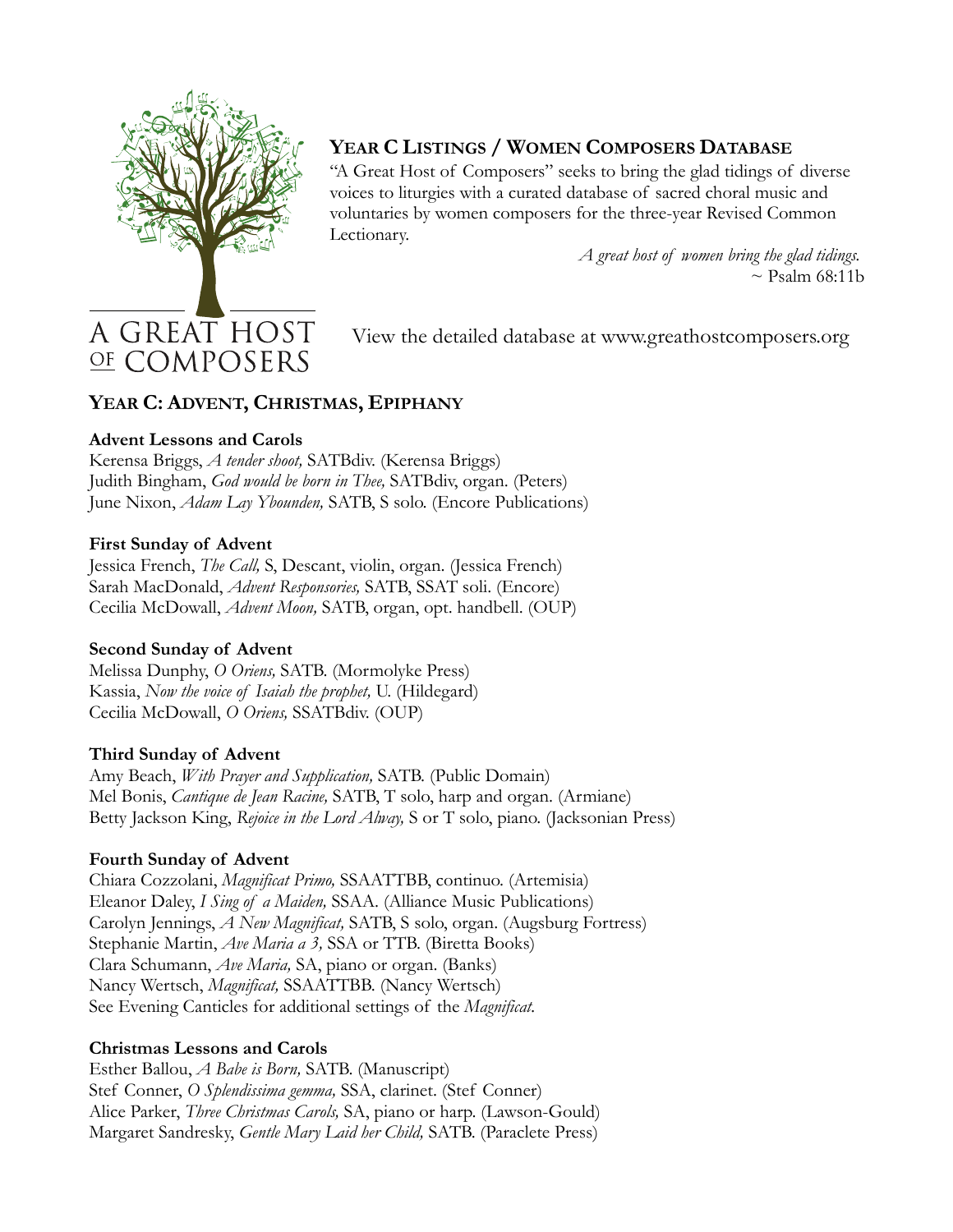

#### **Christmas Eve**

Joanna Forbes L'Estrange, *Carol of the Crib,* SATB, organ. (RSCM) Brenda Portman, *All My Heart This Night Rejoices,* SATB, piano. (Lorenz, The Sacred Music Press) Elizabeth Poston, *Mary had a baby,* U with descant, guitar. (Penguin Books) Natalie Sleeth, *Were you there on that Christmas night,* U or 2-pt, piano, opt. handbells. (Hope) Errollyn Wallen, *Peace on Earth,* U, piano. (Edition Peters)

## **Christmas Day**

Vittoria Aleotti, *Facta est cum angelo,* SATTB. (Public Domain) Katherine Ann Davoli, *Hodie,* SATB. (Public Domain) Jocelyn Hagen, *I saw three ships,* SSAATTBB. (Graphite Publishing) Emma Johnson, *He is born the Divine Infant King,* SSA, clarinet. (Encore)

#### **First Sunday after Christmas**

Brenda Portman, *Love Came Down,* SATBB. (SMP Press) Rosephanye Powell, *Christus Natus Est,* SSATBB, piano or orchestra. (Gentry Publications) Nancy Wertsch, *O Magnum Mysterium,* SATB, harp and organ. (Nancy Wertsch)

## **Second Sunday after Christmas**

*See listings in Year A and B.*

#### **Epiphany Carol Service**

Alice Parker, *Bring a Torch, Jeanette, Isabella,* SATB. (Lawson-Gould) Helena Paish, *While Mary Slept,* SATB. (Multitude of Voyces C.I.C.) Sarah Rimkus, *Brightest and best,* SATBdiv**.** (GIA Music)

## **Epiphany**

Judith Bingham, *Epiphany,* SATB, organ. (Edition Peters) Judith Bingham, *Lo! The Star,* SSAATTBB, organ. (Multitude of Voyces C.I.C.) Liz Lane, *The Magi,* SATB, opt. semichorus, 4 violins. (Liz Lane)

#### **First Sunday after Epiphany**: **The Baptism of our Lord**

Alice Parker, *Take me to the Water,* SATB and Solo Voice. (GIA Publications) Undine Smith Moore, *Come down, Angels,* S/T Solo. (Hildegard) Olivia Sparkhall, *The Baptism of Jesus,* SATB. (Chichester)

## **Second Sunday after Epiphany**

Cheryl Frances-Hoad, *The Promised Light of Light,* CtTTBarB. (Cheryl Frances-Hoad) Margaret Bonds, *You can tell the world,* S or T Solo, piano. (Videmus)

## **Third Sunday after Epiphany**

Elizabeth J. Atkinson, *Fruits of the Selfless Heart,* SSAA, opt. SA soli. (Treble Clef Music Press) Alice Parker, *God is Seen,* SATB. (Lawson-Gould) Kathryn Rose, *Christ hath no body on this earth but ours,* SATB. (Public Domain)

## **Conversion of St. Paul (January 25)**

Judith Bingham, *The Darkness is no Darkness,* SSAATTBB/S solo. (Edition Peters) June Nixon, *From Heaven's Height Christ Spake to Call,* SATB, organ. (Encore)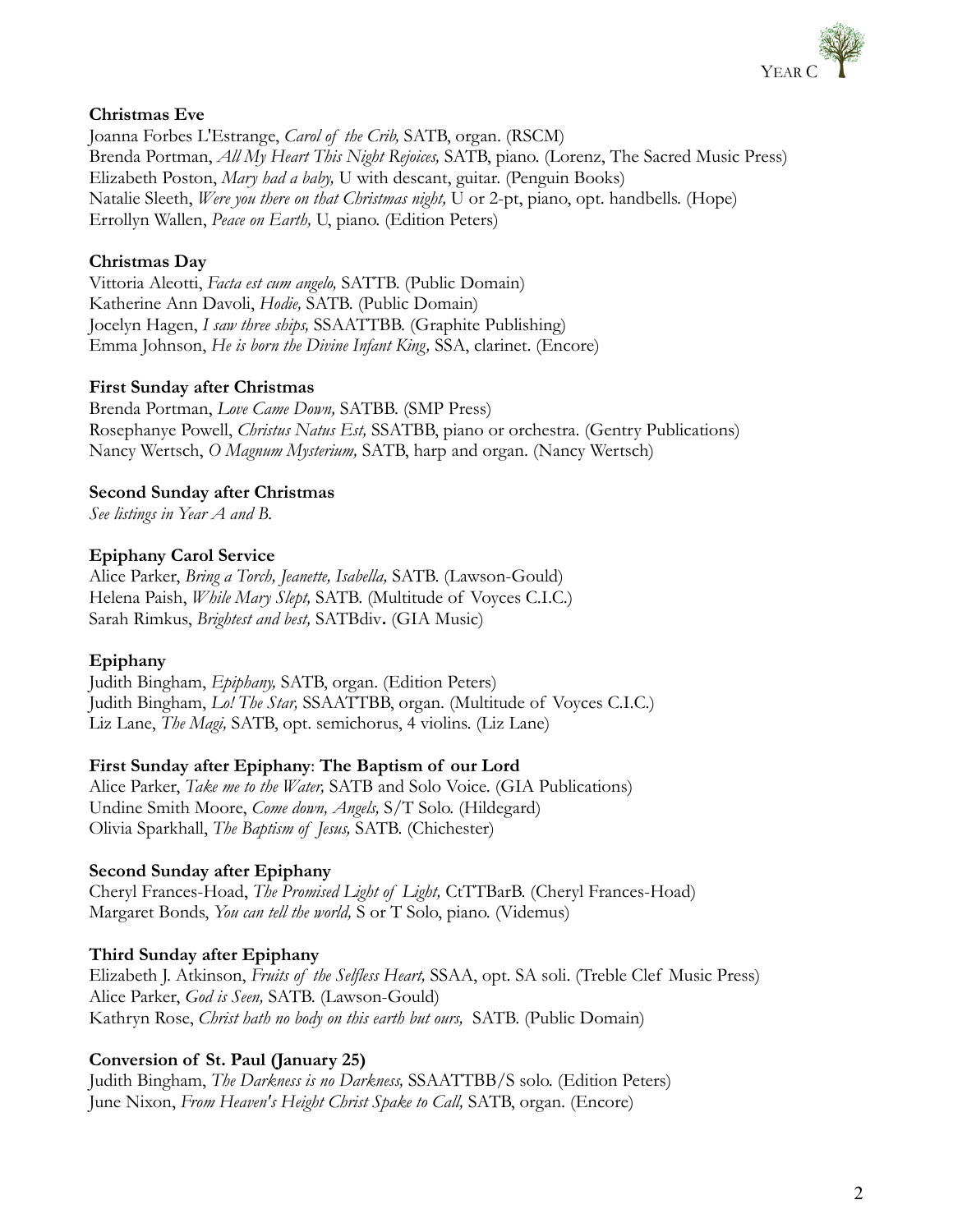

## **Fourth Sunday after Epiphany**

Margaret Sandresky, *Though I speak with the tongues of men and angels,* SATB, organ. (Paraclete Press) Cecilia McDowall, *Love Incorruptible,* SSATB. (Oxford University Press) Elaine Hagenberg, *When We Love,* SSAATTBB. (Elaine Hagenberg Music/GIA)

#### **Presentation (February 2)**

See Evening Canticles list for settings of *Nunc dimittis.*

#### **Fifth Sunday after Epiphany**

Julia Perry, *Ye, who seek the truth,* SATB, T solo, organ. (Galaxy Music) Alison Bauld, *Exult (Lord, How Great Are Thy Deeds),* SA/SA double choir, organ or brass quartet. (Novello)

#### **Sixth Sunday after Epiphany**

Cheryl Frances-Hoad, *Psalm 1,* SSAATTBB, organ. (Chester) Sarah MacDonald, *Hope,* U, organ. (Encore) Nancy Wertsch, *The Beatitudes,* SATB, B solo, orga. (Nancy Wertsch)

#### **Seventh Sunday after Epiphany**

Undine Smith Moore, *I will trust in the Lord,* SATB. (Augsburg Fortress) Melissa Dunphy, *A new heart,* SAB, piano. (Morning Star)

#### **Last Sunday after Epiphany**

Andrea Ramsey, *Luminescence,* SSAATTBB. (Walton) Undine Smith Moore, *I believe this is Jesus,* SATBdiv. (Augsburg Fortress) Gwyneth Walker, *Dazzling as the Sun,* SATBdiv, organ. (Schirmer)

#### **Voluntaries for Advent, Christmas, and Epiphany**

Margaret Bonds, *Troubled Water (Spiritual Suite).* (Videmus) Jeanne Demessieux, *Twelve Chorale Preludes on Gregorian Themes.* (Summy Birchard) Maija Einfelde, *Ave Maria.* (Musica Baltica) Jayne Latva, *Christ, You Are the Fullness (An Asian Organ Collection).* (Augsburg Fortress) Brenda Portman, *And again I say rejoice.* (Lorenz) Christa Rakich, *Puer nobis nascitur.* (Christa Rakich) Undine Smith Moore, *Variations on 'Nettleton'.* (Morning Star) Elizabeth Stirling, *Maestoso.* (Vivace Press) An-Ming Wang, *Fantasy for Solo Organ.* (Vivace Press)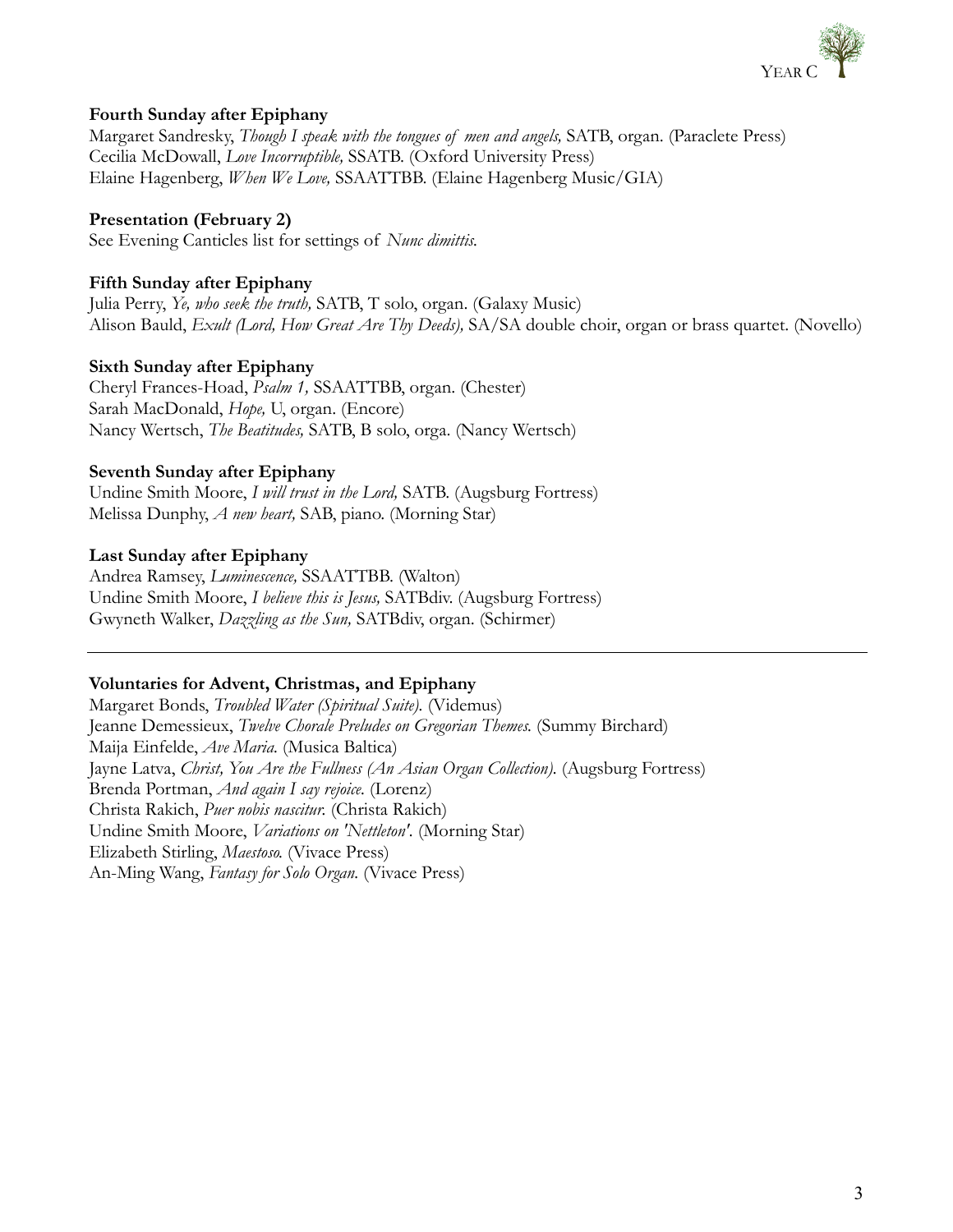

## **YEAR C: ASH WEDNESDAY THROUGH THE DAY OF PENTECOST**

#### **Ash Wednesday**

Caroline Arnold, *Two Pentatonic Hymns,* SATB, S solo. (Public Domain) Melissa Dunphy, *A new heart,* SAB, piano. (Morning Star) Jessica French, *Tantum ergo,* SS, organ. (French Press)

#### **First Sunday in Lent**

Melanie Bonis, *Ave verum,* SATB. (Public Domain) Karin Rehnqvist, *Jag lyfter mina händer,* SSATB. (Gehrmans Musikverlag)

#### **Second Sunday in Lent**

Frances Allitsen, *The Lord is my light,* U, keyboard. (Public Domain) Eleanor Daley, *Thou knowest, Lord (Requiem),* SATBdiv, SB solo. (Jubilate) Imogen Holst, *A Hymne to Christ,* SATB. (Multitude of Voyces C.I.C.)

#### **Third Sunday in Lent**

Judith Bingham, *God be in my head,* SATB. (Edition Peters) Roxanna Panufnik, *Deus, Deus Meus,* SATBSATB, S solo. (Edition Peters)

#### **International Women's Day (March 8)**

Andrea Clearfield, *The Song of Hannah,* SATBdiv, organ. (Andrea Clearfield) Joanna Forbes L'Estrange, *Give us grace,* SSA. (Andagio)

#### **Fourth Sunday in Lent**

Kerensa Briggs, *Media vita,* SSAATTBB. (Boosey & Hawkes) Janet Wheeler, *Beati quorum via,* SSATBB. (Maze Music)

#### **Fifth Sunday in Lent**

Jessica French, *The Call,* SATB, organ, violin. (French Press) Roxanna Panufnik, *The Call,* SSATBB, organ (or harp or piano). (Boosey and Hawkes) Helen Williams, *Love is the Key,* SATB. (Canossa)

#### **Palm Sunday**

Marie Pooler, *Hosanna,* SA, keyboard. (Augsburg) Olivia Sparkhall, *Crucifixus,* SATB, SATB soli. (Encore Publications)

#### **Maundy Thursday**

Amy Beach, *Peace I leave with You,* SATB. (Public Domain) Eleanor Daley, *Upon your heart,* SATB. (OUP)

#### **Good Friday**

Jessica French, *Ave verum corpus,* SSATBB, S solo. (French Press) Maria Peruchona, *O vos omnes,* SS/TT, continuo. (Public Domain) Sarah Rimkus, *O vos omnes,* SATB. (Music Spoke) Helen Williams, *Great is Your Faithfulness,* SATB, Bar. solo, organ. (Canossa)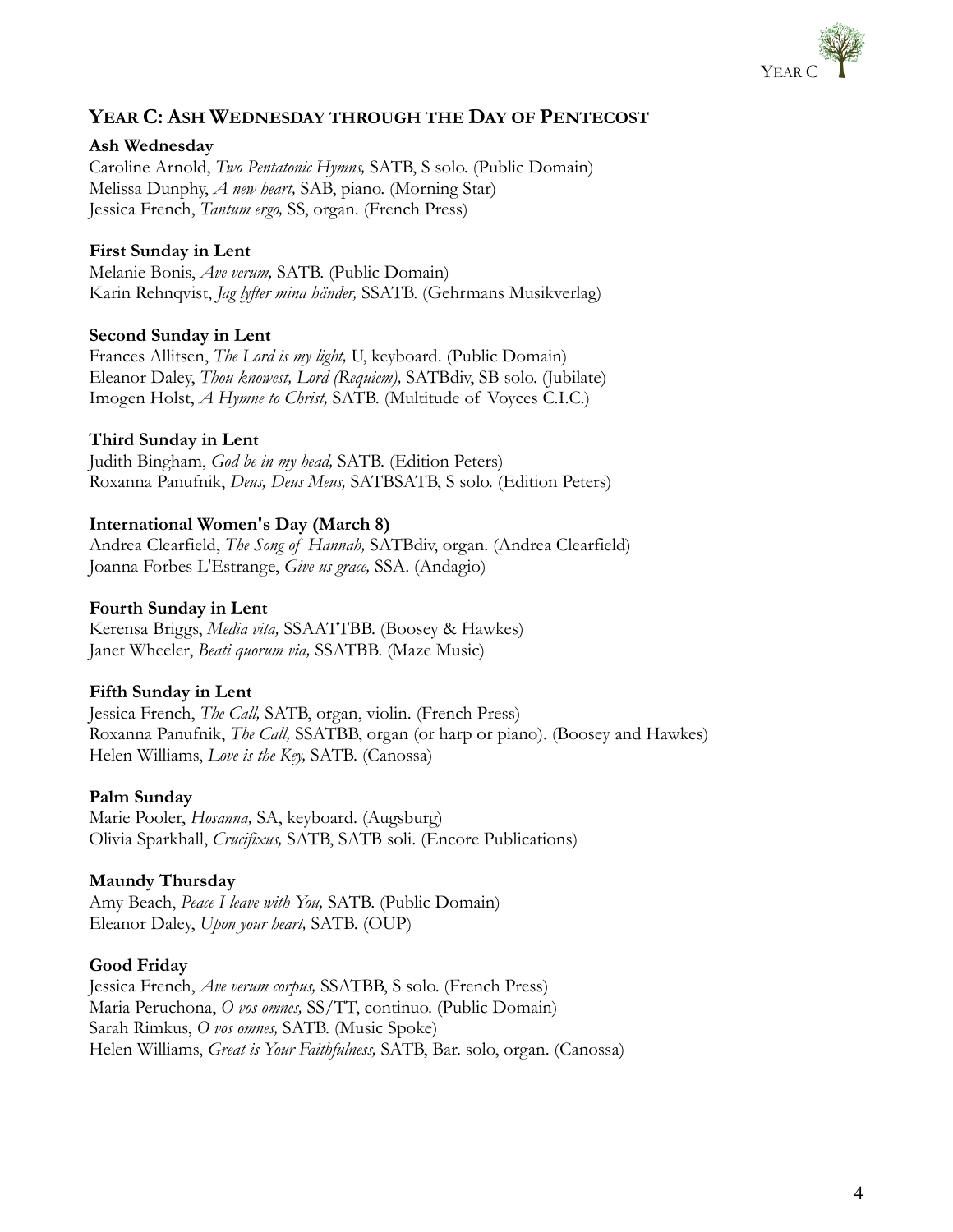

## **Easter Day**

Kerensa Briggs, *Regina Caeli,* SATBdiv. (Selah) June Nixon, *Love's Redeeming Work is Done,* SATB, organ. (Encore) Janet Wheeler, *Alleluia I heard a voice,* SATBdiv. (Janet Wheeler)

## **Second Sunday of Easter**

Undine Smith Moore, *I Believe This is Jesus,* SATBdiv. (Augsburg) Eleanor Daley, *My Master from a Garden Rose,* SATB. (Alliance)

## **Third Sunday of Easter**

Melissa Dunphy, *Mourning into Dancing (Suite Remembrance),* SATB/SATB. (Schirmer) Hannah Kendall, *Regina Caeli,* SSAATTB. (Hannah Kendall)

#### **Fourth Sunday of Easter**

Margie Harrison, *The Lord is my Shepherd,* SSSA. (Multitude of Voyces C.I.C.) Bonnie Duckworth, *My Shepherd Will Supply My Need,* SAB, keyboard. (Paraclete)

#### **Fifth Sunday of Easter**

Isabella Leonarda, *Laudate Dominum,* SATB, continuo, two violins. (Public Domain) Eleanor Daley, *And God shall wipe away all tears (Requiem),* SATBdiv, SSA soli. (Jubilate) Eleanor Daley, *And God shall wipe away all tears,* U, keyboard. (Hinshaw)

#### **Sixth Sunday of Easter**

Amy Beach, *Peace I leave with You,* SATB. (Public Domain) Alice Parker, *He's the Lily of the Valley,* SATB, AB soli. (Lawson-Gould)

## **Seventh Sunday of Easter**

Raphaella Aleotti, *Ascendens Christus in altum,* SATTB. (Public Domain) Joanna Forbes L'Estrange, *High as the heavens,* SSAA, optional percussion. (Andagio)

#### **Day of Pentecost**

Alice Parker, *The stories that we live,* SATB, organ. (Selah) Judith Bingham, *Touch'd by heavenly fire,* SSAATTBB, organ. (Oxford) Caterina Assandra, *Veni sancte Spiritus,* SB, continuo. (Public Domain)

#### **Voluntaries for Lent and Eastertide**

Jeanne Demessieux, *12 Choral Preludes.* (Summy-Birchard) Emma Lou Diemer, *I have decided to follow Jesus.* (Zimbel Press / Subito Music) Melissa Dunphy, *Two Preludes for organ: Sehnsucht, Frühling.* (Mormolyke Press) Brenda Portman, *Elegy.* (Lorenz)

#### **Voluntaries for Weddings**

Fanny Hensel, *Präludium F-Dur.* (Furore Verlag) Fanny Hensel, *Postludium G-Dur.* (Furore Verlag) Betty Jackson King, *Nuptial Song.* (Morning Star) Roxanna Panufnik, *Bridal Train.* (Faber Music) Margaret Sandresky, *Wedding March.* (Wayne Leupold Editions) Louise Talma, *Where thou goest, I go.* (Public Domain)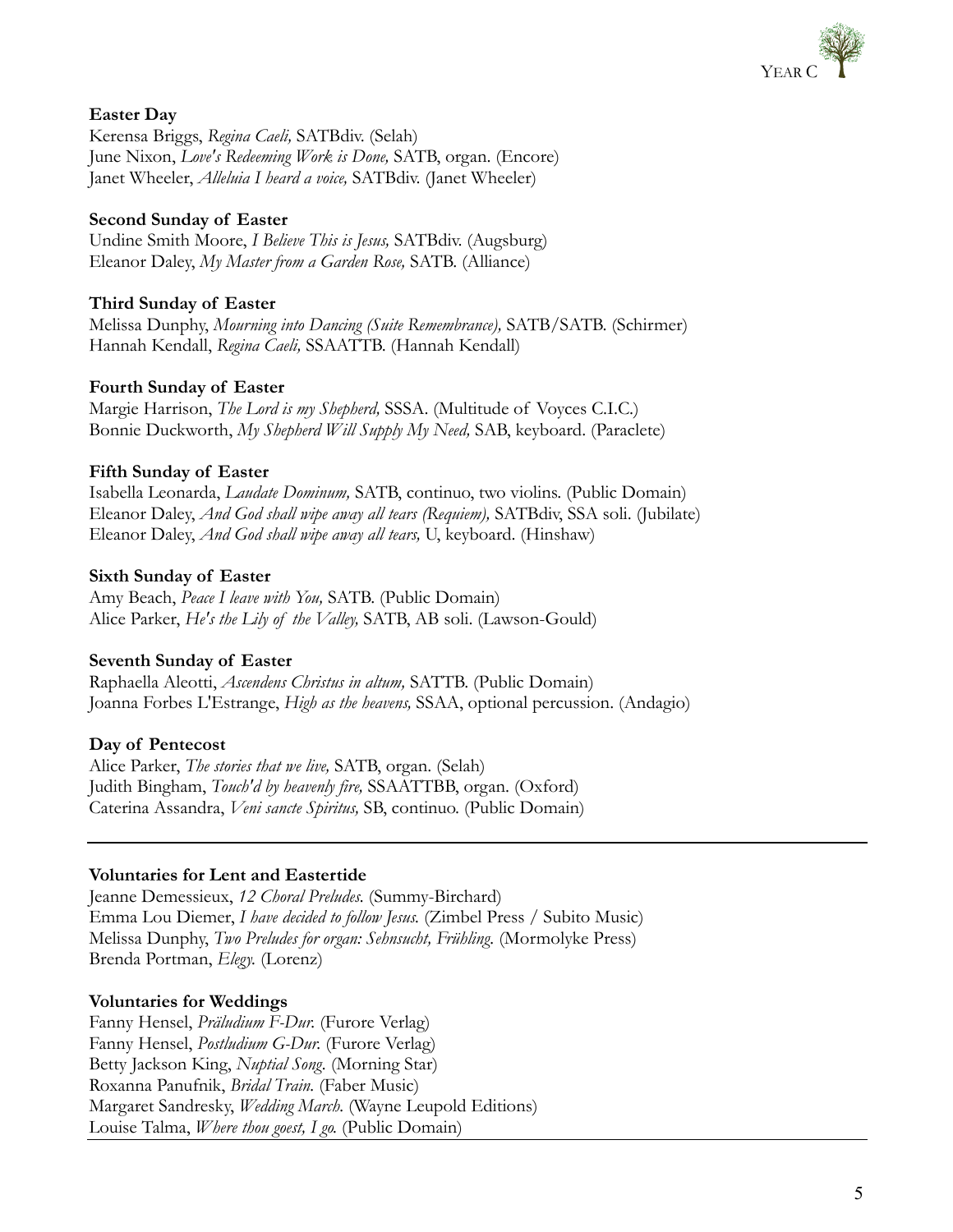

## **YEAR C: TRINITY SUNDAY THROUGH PROPER 29 (THE REIGN OF CHRIST)**

#### **Trinity Sunday**

Sharon Maron Hershey, *Mothering God*, S, descant, organ. (Church Publishing) Hildegard von Bingen, *Laus Trinitati,* U. (Public Domain) Faith Morgan, *Laus Trinitati,* SATB or TTBB. (Walton Music) Felicia Sandler, *Laus Trinitati,* SSATBB. (Alliance)

#### **Proper 7C**

Roxanna Panufnik, *Deus, Deus Meus,* SSAATTBB. (Peters) Linda Twine, *Come on children,* SATB, keyboard. (Hinshaw Music)

#### **Proper 8C**

Melissa Dunphy, *If thou wilt be perfect*, SATB. (Schirmer) Undine Smith Moore, *We shall walk,* SATB. (Multitude of Voyces C.I.C. & Augsburg Fortress)

#### **Proper 9C**

Jacqueline Hairston, *Don't feel no-ways tired,* S, piano. (J. Hairs Productions) Sharon Maron Hershey, *Mothering God*, S, descant, organ. (Church Publishing)

#### **Proper 10C**

Elaine Hagenberg, *When We Love,* SATB. (Elaine Hagenberg Music) Judith Weir, *His mercy endureth for ever,* SATBdiv, organ. (Chester)

#### **Proper 11C**

Eleanor Daley, *Come, renew us,* SATBdiv. (Alliance Music) Libby Larsen, *Eternal ruler of the ceaseless round,* SATB, organ. (OUP)

#### **Proper 12C**

Dale Trumbore, *As it is in heaven*, SATB, T, organ. (Dale Trumbore) Also see settings of the Lord's Prayer in the Responses Sheet.

#### **Proper 13C**

Jocelyn Hagen, *I will lift up my eyes,* SSATB. (Graphite) Jocelyn Hagen, *I will pray and sing,* SATB, S, piano. (Hal Leonard)

#### **Transfiguration (August 6)**

Andrea Ramsey, *Luminescence,* SSAATTBB. (Walton) Gwyneth Walker, *Dazzling as the Sun,* SATBdiv, organ. (E. C. Schirmer)

#### **Proper 14C**

Margaret Bonds, *Hold on*, SATB, piano. (Mercury Music Corporation) Undine Smith Moore, *I will trust in the Lord*, SATBdiv. (Augsburg Fortress)

#### **Proper 15C**

Patricia Van Ness, *A Great Host*, SSATB, organ. (Patricia Van Ness) Judith Weir, *I love all beauteous things*, SATB, organ. (Chester Music)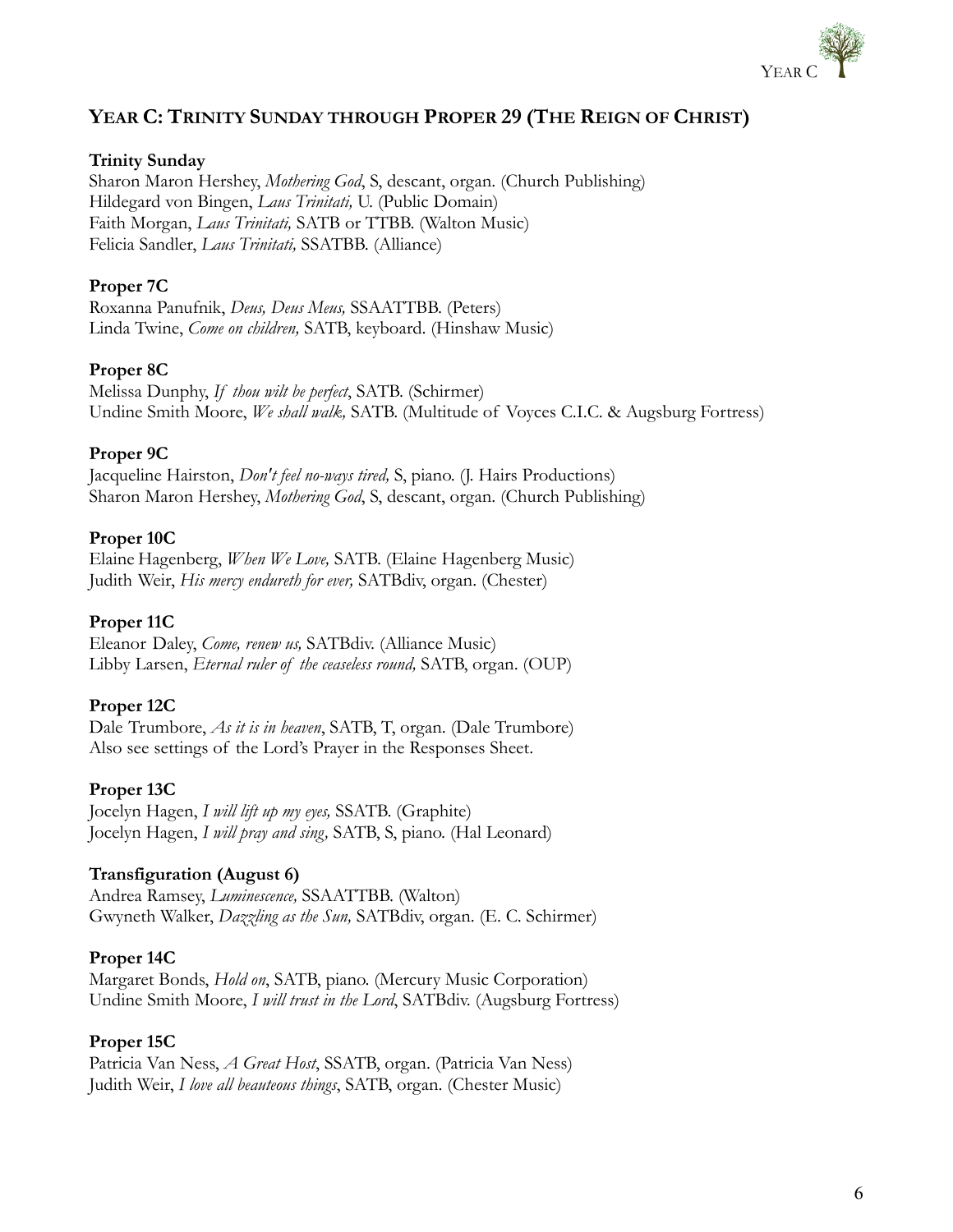

## **Saint Mary the Virgin (August 15)**

Jocelyn Hagen, *Salve, Regina*, SSA. (Jocelyn Hagen) Fanny Hensel, *Ave Maria*, S or T, piano. (Furore Verlag)

#### **Proper 16C**

Judith Bingham, *Touch'd by heavenly fire*, SATBdiv, organ. (Peters) Ghislaine Reece-Trapp, *Amazing Grace*, SATB, S, Bar. (Encore)

## **Proper 17C**

Melissa Dunphy, *If thou wilt be perfect*, SATB. (Mormolyke Press) June Nixon, *The Heavenly Word*, SATB, organ. (St. James Music Press)

#### **Proper 18C**

Melissa Dunphy, *Work,* SATBdiv. (Galaxy Music) Marianne Kim, *Grace to Trust Him More,* SATB, piano. (Lorenz)

#### **Proper 19C**

Margaret Bonds, *No man has seen his face,* SATB, S/T, piano. (Hildegard) Sally DeFord, *The Shepherd and the Lamb,* U, piano. (Sally DeFord Music) Alice Parker, *Wondrous Love,* SATB. (Lawson-Gould)

#### **Hildegard von Bingen (Sept. 17)**

Hildegard von Bingen*, Ave generosa,* U. (Public Domain) Hildegard von Bingen*, Caritas abundat,* U. (Hildegard Publishing Company) Hildegard von Bingen*, Kyrie,* U. (Church Publishing) Hildegard von Bingen*, O virtus sapientie,* U. (Multitude of Voyces C.I.C.) Joanna Marsh, *O Ignis Spiritus,* SATB, organ. (Joanna Marsh) Faith Morgan Zimmer, *Laus Trinitati,* SATB or TTBB. (Walton Music) Liz Johnson, *O frondens,* SSA. (Composers Edition) Linda Kachelmeier, *O vis eternitatis,* SSS. (Multitude of Voyces C.I.C.)

#### **Proper 20C**

Undine Smith Moore, *We shall walk through the valley,* SATB. (Augsburg Fortress) Judith Weir*, We Sekyn here Rest,* SSA, harp. (Chester)

#### **Proper 21C**

Rachel Aarons*, All Glory Be to Thee Most High,* U, descant, organ, trumpet. (St. James Music Press) Eleanor Daley, *In paradisum (Requiem),* SATB, S. (Jubilate Music) Sarah MacDonald, *Sing, My Soul, His Wondrous Love,* SATB, opt. cong., organ. (Selah)

#### **Proper 22C**

Cecilia McDowall*, A Prayer of St. Columba*, SAB, organ. (OUP) Undine Smith Moore, *I Will Trust in the Lord,* SSAATTBB, S and B. (Augsburg Fortress) Helen Williams*, Great is Your Faithfulness*, SATB, B, organ. (Multitude of Voyces C.I.C.)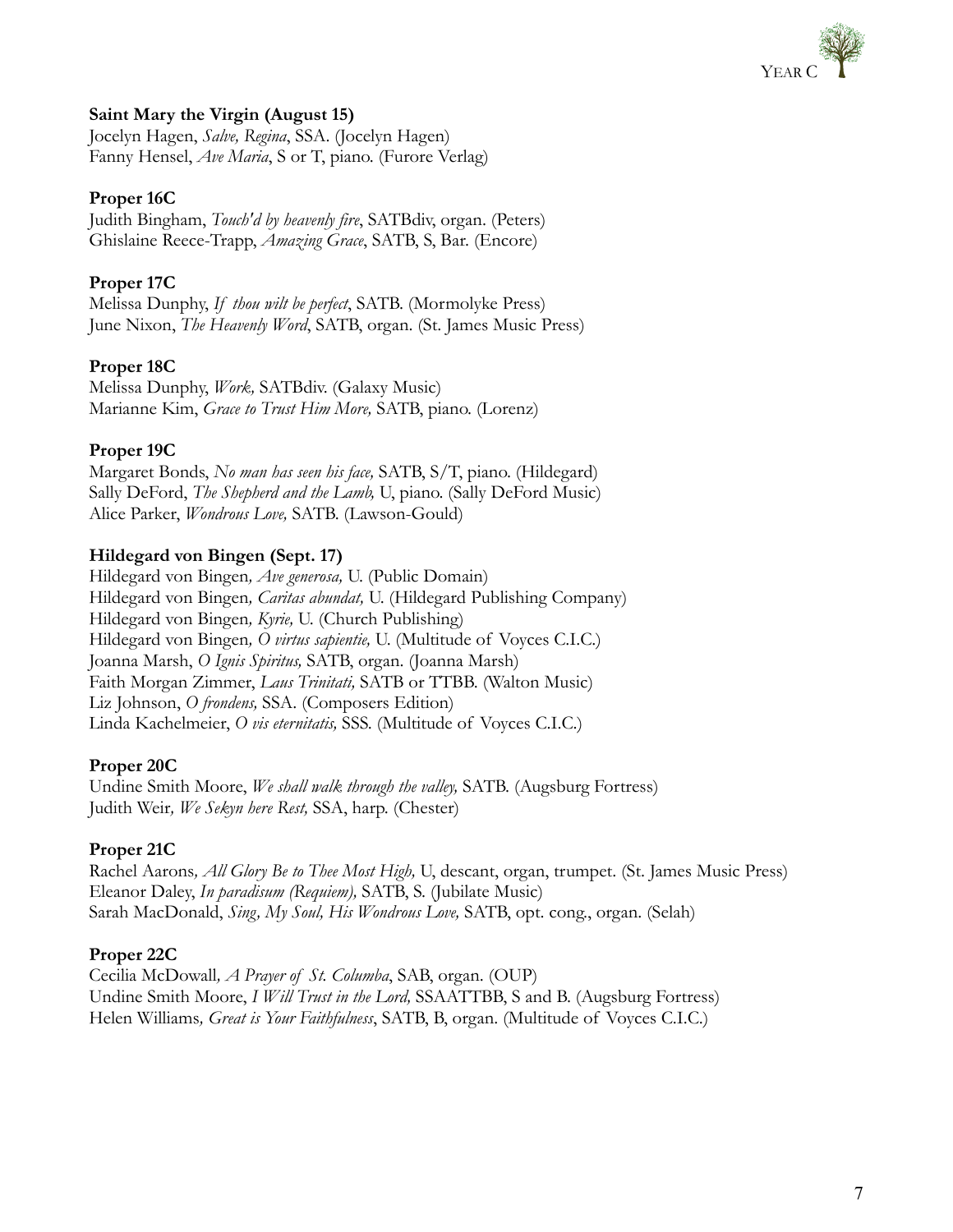

## **St. Francis of Assisi (October 4)**

Margaret Bonds*, Prayer of St. Francis,* SATB, piano. (Hildegard) Cecilia McDowall*, I have done what is mine to do*, SATBdiv. (Gemini) Ghislaine Reese-Trapp, *The Great Life Eternal,* SATBdiv, SSB. (Encore) Judith Weir, *a blue true dream of sky,* SATBdiv, SAA. (Chester)

## **Proper 23C**

Katherine Dienes-Williams*, Litany of Healing,* SATCong, organ. (Katherine Dienes-Williams) Margaret Rizza*, God of hope, and Lord of healing,* U, piano. (RSCM) Patricia Van Ness*, I bless you, with all that is within me (Psalm 103),* SSATB. (Patricia Van Ness)

## **Teresa of Avila (October 15)**

Kathryn Rose*, Christ hath no body on this earth but ours,* SATB. (Public Domain) Ethel Smyth, *Gib dich zufrieden (Be thou contented),* SATB. (Multitude of Voyces C.I.C.)

## **Proper 24C**

Margaret Burk, *I lift my eyes to the hills,* SATB, organ. (Selah) Eleanor Daley, *Open Thou Mine Eyes*, SSATBB. (Hinshaw Music) Dale Trumbore*, As it is in Heaven,* SATB, T, organ. (Dale Trumbore)

## **Proper 25C**

Elaine Hagenberg, *Alleluia,* SATB. (Elaine Hagenberg Music) Caroline Shaw*, and the swallow,* SSAATTBB. (Caroline Shaw)

#### **Proper 26C**

Margaret Burk, *I lift my eyes to the hills,* SATB, organ. (Selah) Janet Wheeler, *Beati quorum via,* SSATBB. (Maze Music)

## **All Saints' Day**

Alice Parker, *Take me to the Water,* SATB, A/B. (G.I.A. Publications) Bethany Ari Randall, *O Quam Gloriosum,* SATBdiv. (Selah) Nancy Wertsch, *The Beatitudes,* SATB, B, organ. (Nancy Wertsch) Janet Wheeler, *Alleluia I heard a voice,* SATB. (Multitude of Voyces C.I.C.)

#### **All Souls' Day**

Eleanor Daley*, Requiem*, SATB. (Jubilate Music) Olivia Sparkhall, *Dona nobis pacem,* SATB. (Stainer and Bell) Olivia Sparkhall, *Lux aeterna,* SSAA, SA, harp. (Multitude of Voyces C.I.C.) Sarah Quartel, *Sanctum,* SSSAA. (Oxford) Voluntary: Ghislaine Reece-Trapp*, In Paradisum (Gregoriana)*. (Stainer and Bell)

#### **Proper 27C**

Cecilia, McDowall, *I know that my redeemer liveth,* SSAATB. (Oxford) Alice Parker, *Centering,* SATBdiv. (Selah)

## **Proper 28C**

Amy Beach, *Thou knowest, Lord,* SATB, S/T and B. (Public Domain) Melissa Dunphy*, Work,* SATBdiv. (Galaxy Music)